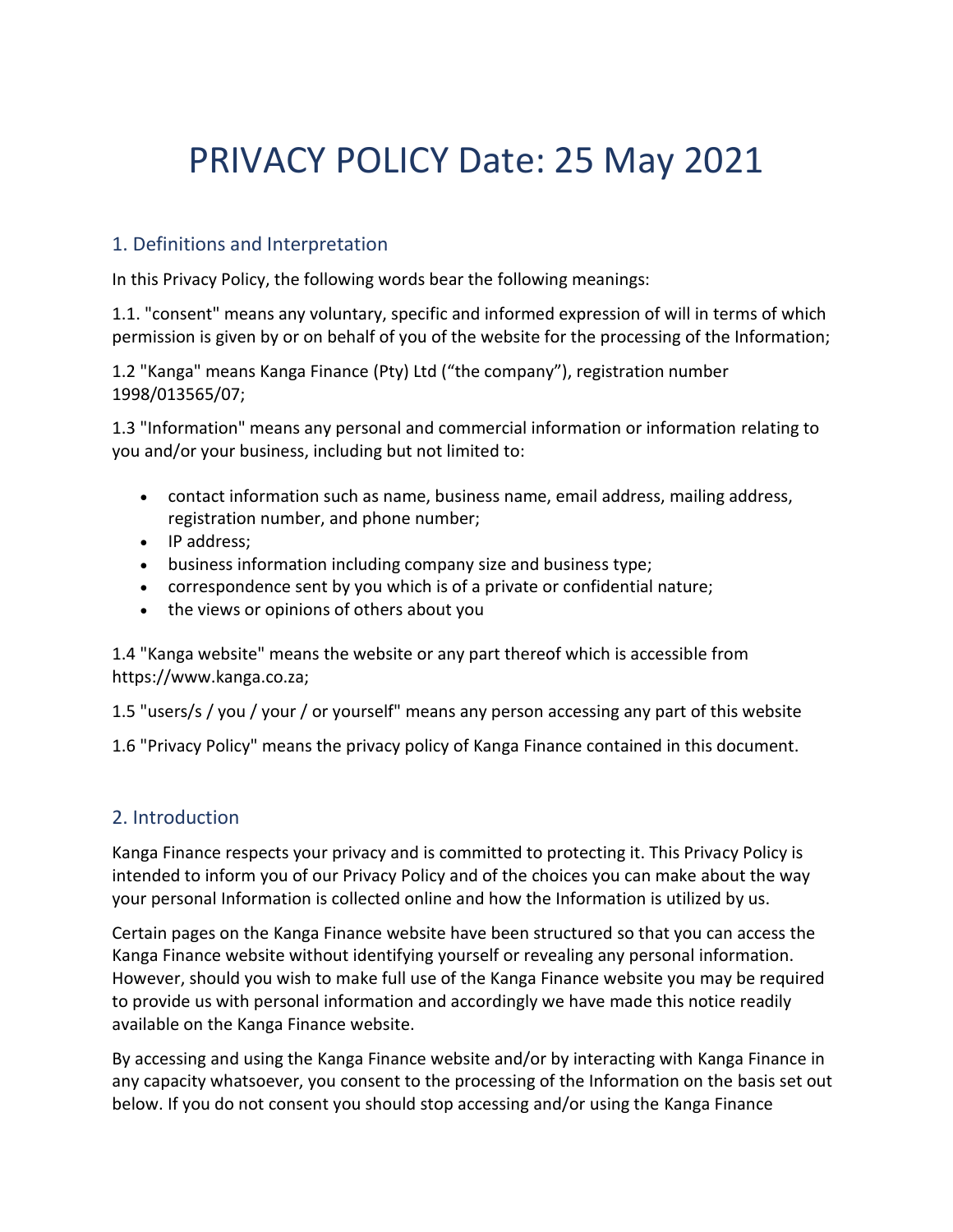website. This consent will apply in relation to each interaction between yourself and Kanga Finance.

## 3. Applicability

This Privacy Policy applies to the Kanga Finance website, including all services rendered by Kanga Finance. This statement is not applicable to other related websites not specifically included.

The Kanga Finance website may contain links to or from other sites ("Linked Sites"), including sites maintained by Kanga Finance but which are not governed by this Privacy Policy. Accordingly, Kanga Finance is in no way responsible for the content or the privacy and security policies employed by Linked Sites.

Certain services are linked with those Linked Sites, some which offer you the option to share with both Kanga Finance and the third party personal data you provide. However, Kanga Finance will not share the Information with those Linked Sites unless you make that choice.

## 4. When, why & how will we process and/or use your personal Information?

Once you choose to register with Kanga Finance and provide us with the Information, it will be used for the purposes of providing you with the requested service, products or finance if your application is successful and to assist us to better understand your needs and interest in the future. Kanga Finance will comply with all laws, contracts or regulations when it processes the Information.

We will collect and use your personal Information, including the Information of any required related person or representatives. Should you provide Information regarding any related person, you warrant that related person is aware of same.

If you refuse to supply the Information, certain consequences may naturally flow from such refusal, such as preventing Kanga Finance from concluding or performing any contracts with you.

We will furthermore only process and/or use the Information in the following circumstances:

- if you have provided us with consent;
- if the Information was made public by you;
- if a person who is legally authorised to act on your behalf has provided us with the said consent;
- to verify your identity;
- to process your loan application;
- for purposes relating to our business;
- to provide you with and/or to process, administer and manage any of our products and services;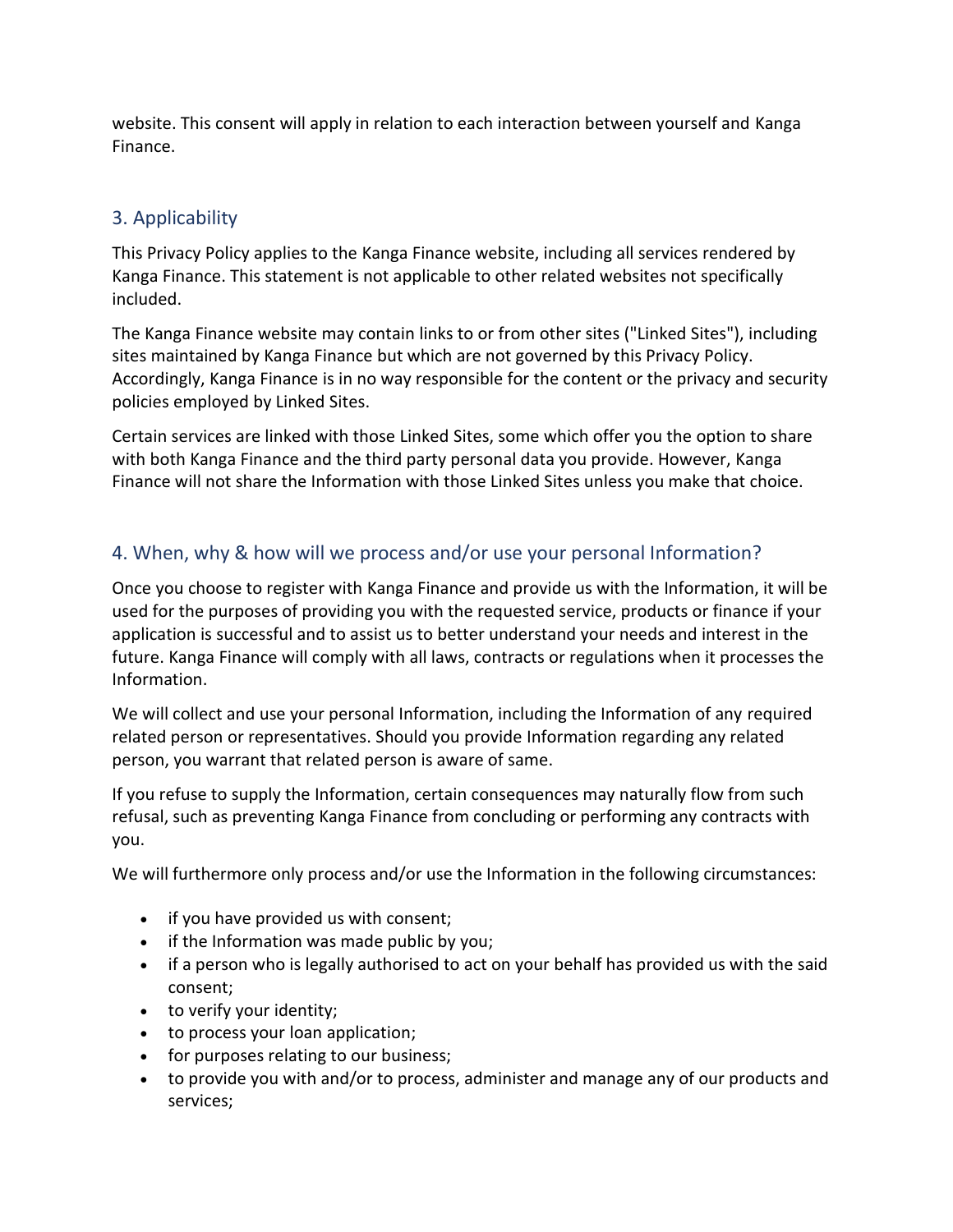- to communicate with you, respond to customer service requests, send marketing communications, and send account update notifications;
- to market our products and services;
- to market any third party's services which may relate to our products or services;
- to perform any obligations under any agreement with you;
- when responding to your enquiries and/or complaints;
- for statistical or research purposes;
- to test, develop and improve our products and services;
- to process any payment instructions;
- to obtain any personal information from credit bureau when conducting credit checks;
- to do any necessary reference checks with third parties;
- if we are required or permitted by law;
- if it is required to protect or to pursue your, or a related third party's legitimate interest;
- to pursue our collection process and/or to commence any legal process in order to collect any payments due and/or should you be in breach of any agreement;
- to detect and prevent fraud, theft, money laundering and other crimes;
- for any other related purposes not disclosed above.

#### 5. Types of information collected and processed

When you register on the Kanga Finance website we need to collect, use, process and in some instances, share the Information in order to provide you with the services, products or finance you have applied for. The Information may include, but is not limited to:

- contact information, which includes names, surname, physical address, email address, telephone numbers;
- Identity numbers;
- Call recording and chat transcripts data from our online live chat sessions;
- demographic information;
- photographs that identify you and testimonials;
- financial information;
- IP address;
- credit information;
- business information; and
- any other information that may be provided by you to Kanga Finance or obtained by Kanga Finance or required by Kanga Finance in relation to the provision of the services of Kanga Finance to you.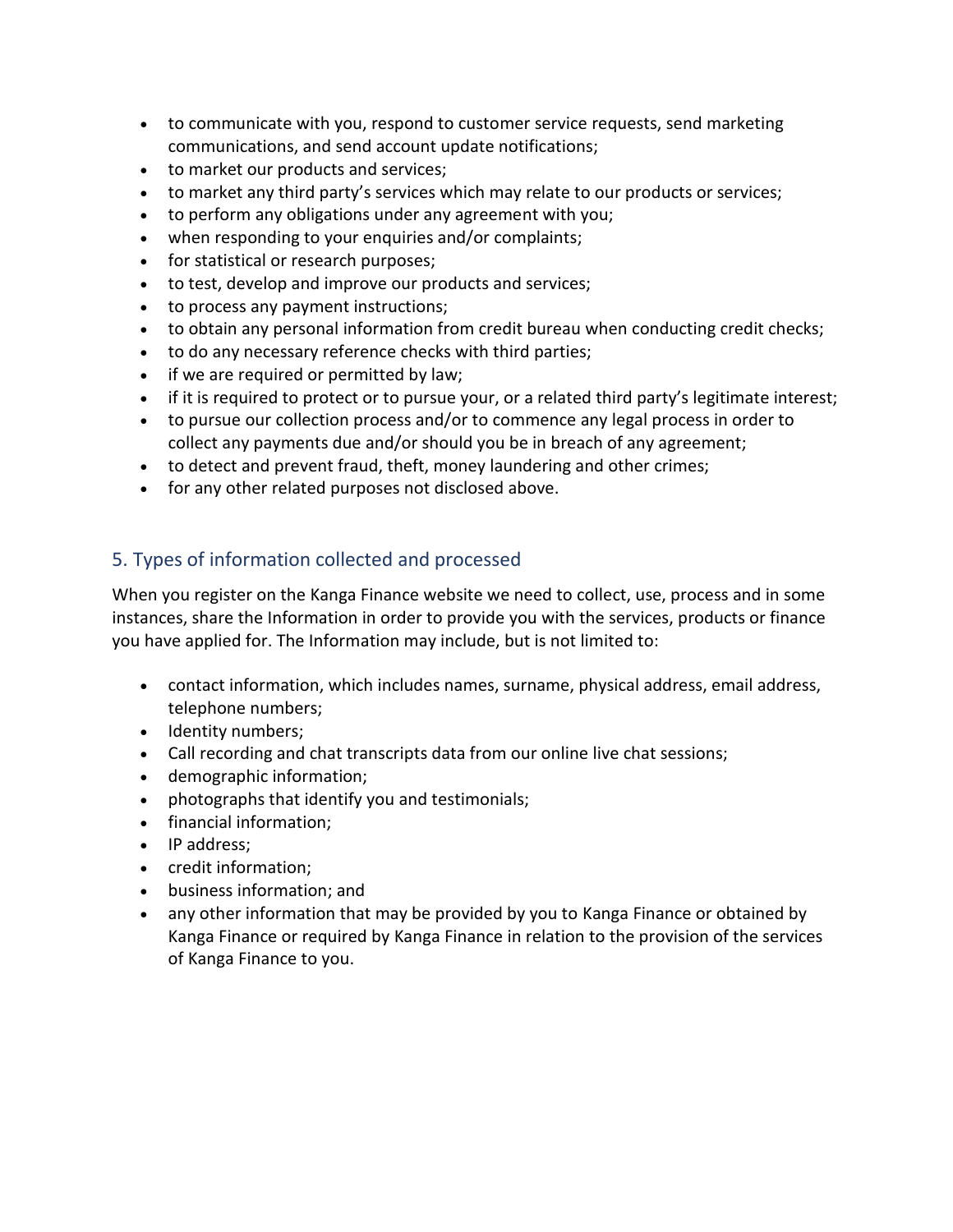## 6. How Kanga Finance collects the Information

We may collect the Information in several ways, including:

- directly from you (such as where you provide information to us when you complete an application form or agreement for one of our services, or contact us with a query or request);
- from third parties, such as our related entities, financial institutions;
- business or commercial partners and credit agencies;
- from your service providers;
- from any person duly authorised to act on your behalf;
- from publicly available sources of information; and
- from our records of how you use your products or services.

### 7. How & when Kanga Finance will share the Information and with whom

Kanga Finance will share the Information with third parties if you have provided us with the necessary consent to do so. In the latter event, we may inform the relevant third party to contact you directly regarding any other products/services.

This may include the processing of the Information for credit reporting purposes. For this purpose, you hereby consent to Kanga Finance requesting and obtaining credit information pertaining to you from a credit agency for concluding any transaction offered by Kanga Finance through the Kanga Finance website.

Kanga Finance may partner with other organizations who may provide you with the services requested through the Kanga Finance website. These partner organizations are required to keep the Information confidential received on behalf of Kanga Finance and may not use it for any purpose other than to carry out the services they are performing for Kanga Finance.

We will share your personal information in the following circumstances:

- if you have provided consent;
- if it is necessary in order to conclude and/or perform under an agreement with you;
- if we are required by law;
- if it is necessary to protect or pursue your, our or a third party's legitimate interest.

We may disclose the Information to third parties who provide services to us, including organizations and contractors that assist us with the purposes for which we use the Information. These services include:

- customer enquiries and support services;
- mailing operations, billing and debt-recovery functions;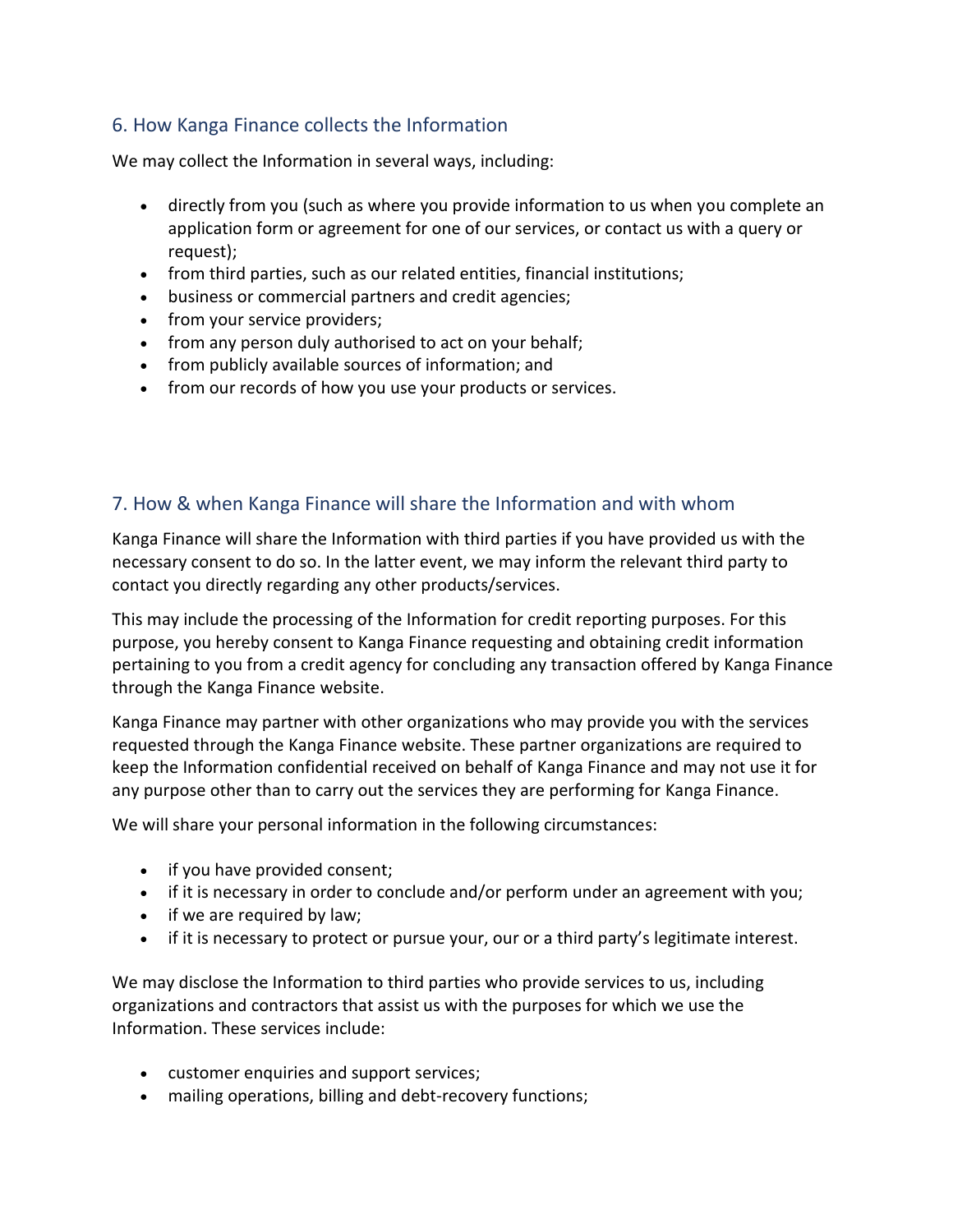- information technology and network services;
- market research and marketing;
- credit related (credit-worthiness, credit rating, default listing etc.);
- insurance providers:
- credit bureaux;
- credit providers;
- fraud checking agencies;
- persons to whom we have ceded any of our rights and/or delegated our obligations to under any agreement;
- any other providers/services we are required by law to disclose any personal information to.

We may use information about you to market our products and services in the following circumstances:

- To notify you about our products and services;
- To advertise our products and services to third parties, with your consent;
- To post testimonials on our website, with your consent.

## 8. When & how will Kanga Finance obtain and share your Information from/with credit bureau

We may obtain your Information from credit bureaux under the following circumstances:

- if you have provided us with consent (see clause 9 below);
- to verify your personal identity;
- to obtain a credit report about you;
- to determine your credit risk; and
- for our credit scorecards used to evaluate your loan application.

We will share your Information with credit bureaux under the following circumstances:

• to report payment behaviour on and/or non-compliance with a loan agreement.

#### 9. Consent to obtain information from credit bureau

We may fast-track your loan application should you provide us with consent to run a bureau credit check on you. Should you select this option, you agree to the below warranties:

- You authorise us to do a credit report enquiry at any NCR registered credit bureau.
- You warrant that all information supplied to us are to the best of your knowledge true and correct and that you are not aware of any other information that would affect the accreditation in any way.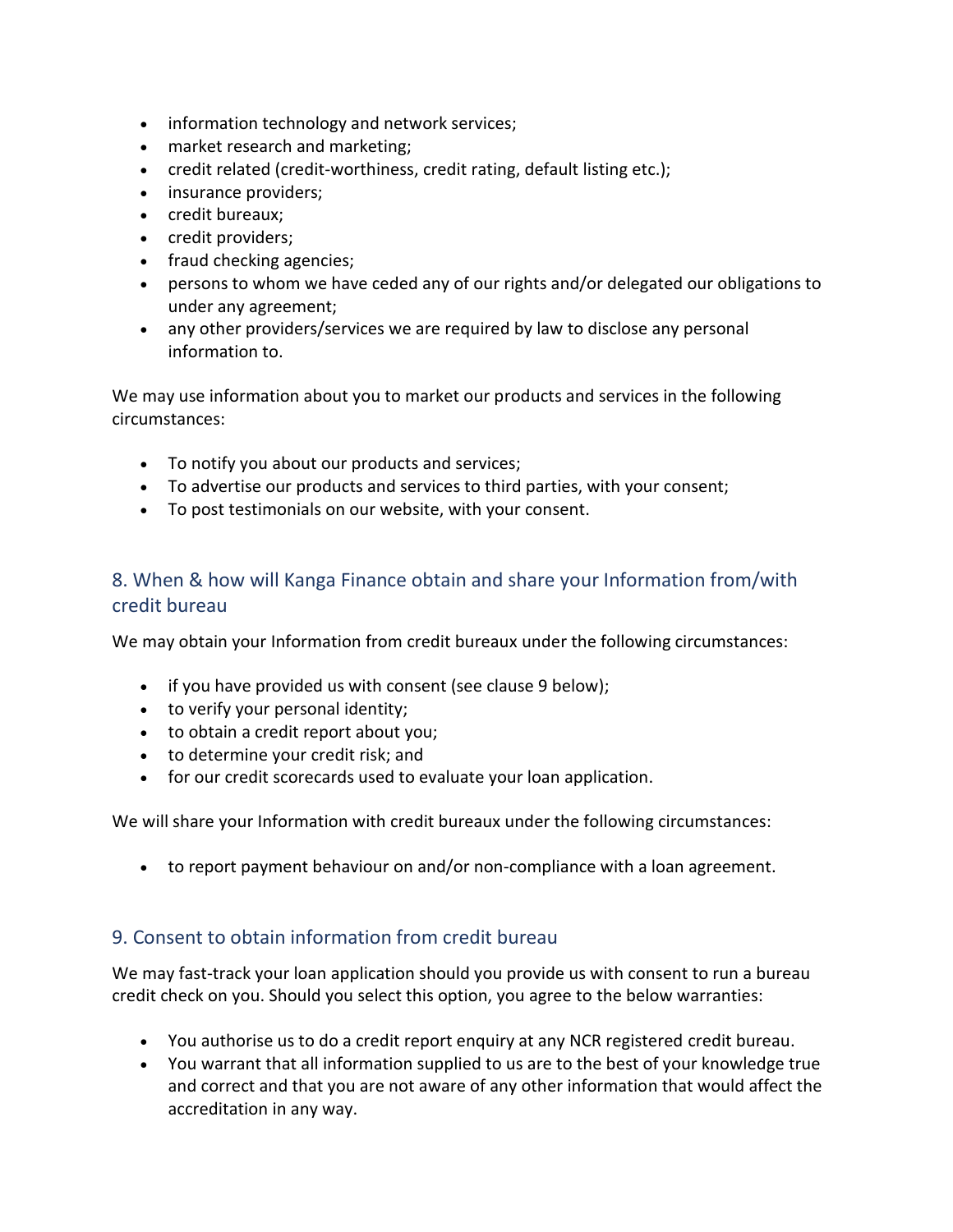#### 10. How we use the Information for direct marketing

We may also use the Information so that we can promote and market products, services and special offers that we think will be of interest to you. This marketing may be carried out in a variety of ways (including by email, SMS/MMS, or social media or by customizing on-line content and displaying advertising on websites) and may continue after you cease acquiring any products services or finance from us until you opt-out. You may opt out by calling us on 086 000 3030.

#### 11. Data access, accuracy, amendments, retention and opting out

Kanga Finance will try to keep the Information accurate. We will provide you with access to the Information. To protect your privacy and security, when doing so, we will also take reasonable steps to verify your identity. Upon request, Kanga will:

- correct the Information that you state is incorrect; or
- permit you to "opt out" of further contact (excepting notification of major changes to the service), either on the original site of registration or at any time subsequently, while still allowing basic access to the site;
- remove you and the Information provided electronically from our database, thereby cancelling your registration. To request a correction or cancellation, send an e-mail to [POPIA@kanga.co.za.](mailto:POPIA@kanga.co.za)

If we are required by law to keep your Information, it will not be deleted upon your request. Note that your request for us to delete your Information may lead to the termination of your business relationship with us as we might not be able to process your agreement and/or conduct any future business with you.

You have the option to opt-out and provide us with your objection to processing your Information. This will have the effect that we will not be able to continue our business relationship with you.

Should you withdraw your consent at any time after providing initial consent, we may still proceed to process your Information, if we are permitted by law to do so.

We may keep your Information for as long as:

- we are permitted by law, which shall include for any lawful business practices, even if you no longer have a business relationship with us;
- an agreement between yourself and Kanga Finance requires us to keep it;
- you have provided your consent for us to keep it;
- we are required to keep it for any purpose detailed in this Privacy Policy;
- we require it for statistical and/or research purposes.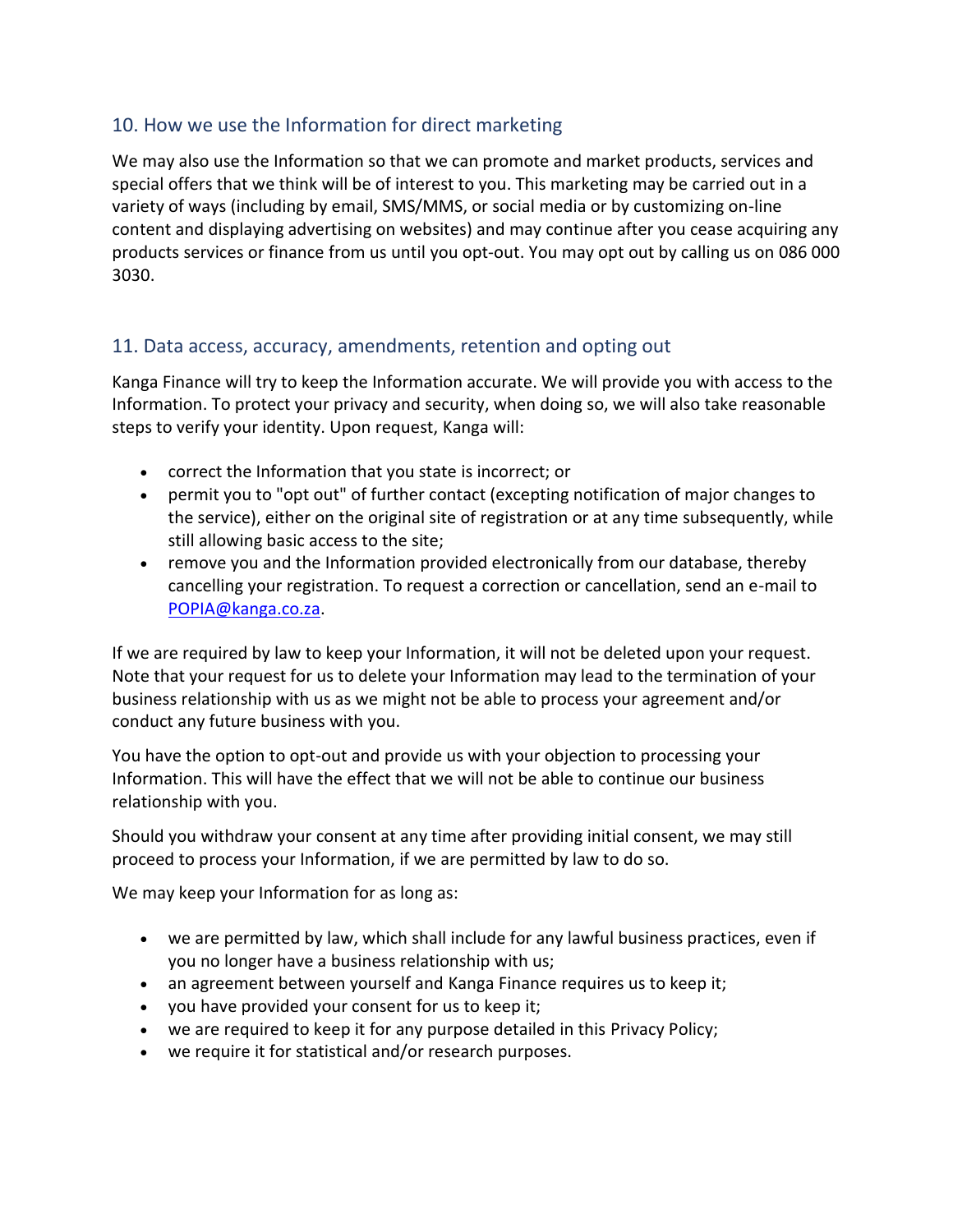#### 12. Use of cookies

Certain non-personal information may be collected while you are using the Kanga Finance website. This will comprise of data about usage and service operation that is not associated with a specific personal identity. Kanga Finance may collect and use this non-personal information to evaluate how the Kanga Finance website is being used.

Most non-personal data may be collected via cookies or other analysis technologies. The Kanga Finance website pages normally use cookies for data analysis and potential personalization of the website and services offered.

Cookies are alphanumeric identifiers that we transfer to your computer's hard drive through your web browser to enable our systems to recognize your browser and to provide features that recognize your account as logged on and other website features. Further, to help us tailor the website to the needs and interests of our users, or for other purposes, we may gather aggregate, permanently non-personally identifiable information via cookies. Examples include the type of internet browser our users are using, the frequency of visits to our site and which pages our users viewed. We may share these aggregate statistics with others. The use of cookies is standard on the internet and many major web sites use them.

Technologies may vary, but in many cases, may involve a small file stored locally on the computer used to access the Kanga Finance website, and may be used to store and collect information relating to your viewing and use of the Kanga Finance website. Information collected through cookies is used to create a profile of our users. A profile is stored information we keep on individual users that details their preferences, their use and request history and behavioural activity, and can minimize the need for you to re-enter information.

Most cookies expire after a defined period, or you can delete your cookie file at any time. Most web browser software is initially set up to accept cookies. You can reset your web browser software to refuse cookies or to indicate when a cookie is being sent. However, some parts of the Kanga Finance website will not function properly or may be considerably slower if you refuse cookies. For example, without cookies, you will not be able to set personalized preferences, and/or may have difficulty completing transactions.

Kanga Finance may collect your computer's IP ("Internet Protocol") address and domain name address, the identity of your internet service or access provider, the type of web browsing software you use, your computers operating system, the URL of the web page from which you came to visit the Kanga Finance website and the language you selected for your web browsing software (collectively referred to herein as clickstream data). We use these technologies to identify our users, to help diagnose problems with our server, and to administer the Kanga Finance website and the services offered thereon.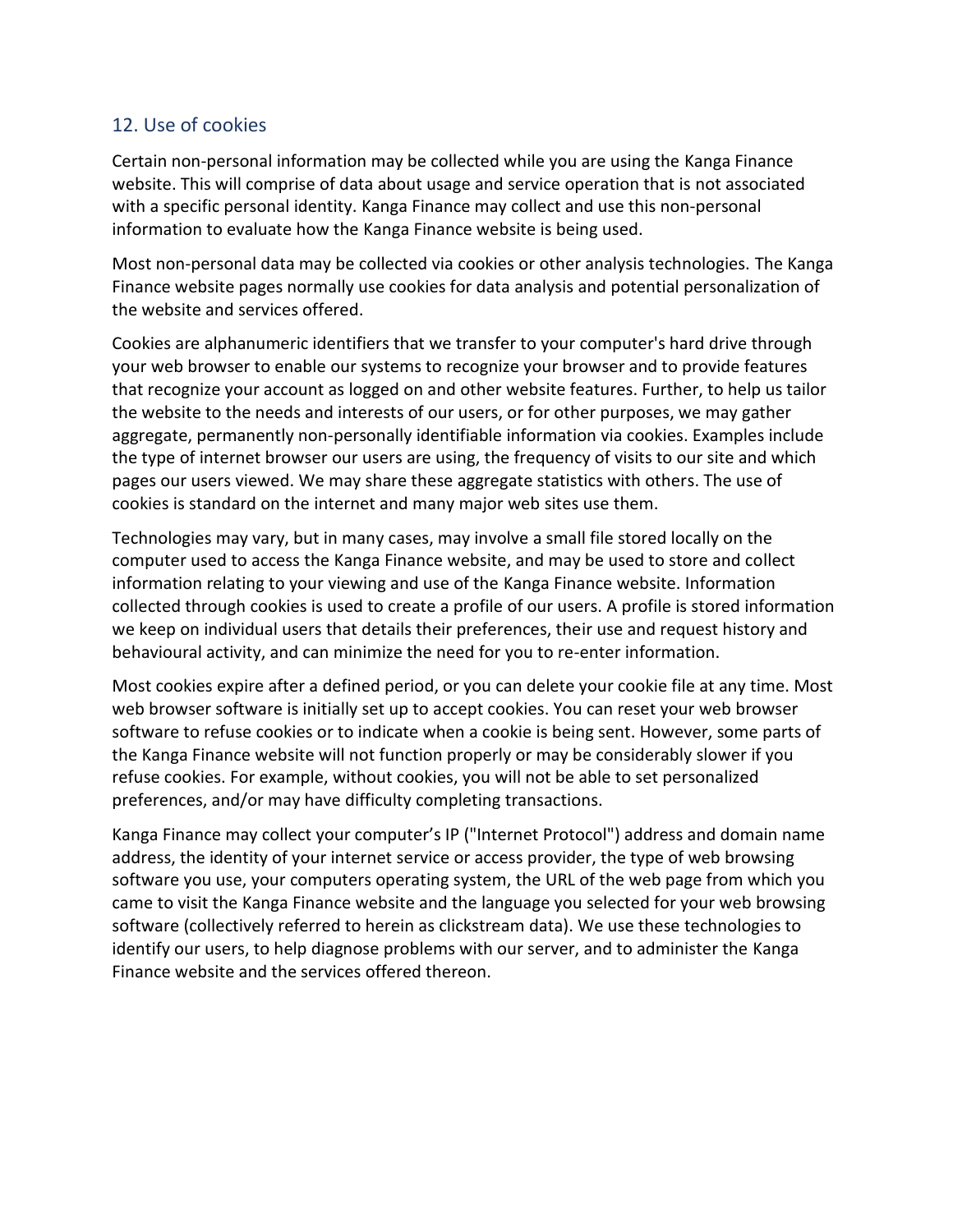#### 13. Security

Kanga Finance undertakes to take all reasonable measures to protect the Information you provide us. These measures include, but are not limited to, preventing unauthorised access or disclosure, maintaining data accuracy, and ensuring the appropriate use of the Information. Kanga Finance has in place reasonable physical and managerial procedures to safeguard the Information we collect.

As the internet is not a secure medium of communication, Kanga Finance cannot guarantee the security of any of the Information you input on the Kanga Finance website or send to Kanga Finance via the internet. Kanga Finance is not, and will not be, responsible for any damages you or others may suffer because of the loss of confidentiality of any of the Information.

If the Information about you is inadvertently leaked or Kanga Finance's security has been unlawfully breached by any unauthorized party, Kanga Finance shall immediately identify the relevant users who may be affected by the security breach and shall contact them at their last known email address or contact details or by the quickest means possible

Kanga Finance shall provide sufficient information to you to allow you to take the necessary protective measures against the potential consequences of the compromise or shall advise you of the steps to be taken by you and the possible consequences that may ensure from the breach for you.

#### 14. Changes to this statement

Kanga Finance may amend the provisions of this Privacy Policy to comply with any changes in the law, and/or pursuant to any changes to its information processing activities or privacy practices. Such amendments will be published on the Kanga Finance website and will become operable from the date of such publication.

Please note that these guidelines are subject to change at any time. Any such changes will be posted on this page. You are encouraged to review this Privacy Policy at the inception of each session.

#### 15. Law and jurisdiction

This Privacy Policy is governed by the laws of the Republic of South Africa and without regard to the conflict of laws principle. You agree that any cause of action that may arise under this Privacy Policy shall be commenced and be heard in the appropriate court in South Africa. You agree to submit to the personal and exclusive jurisdiction of the courts located within South Africa.